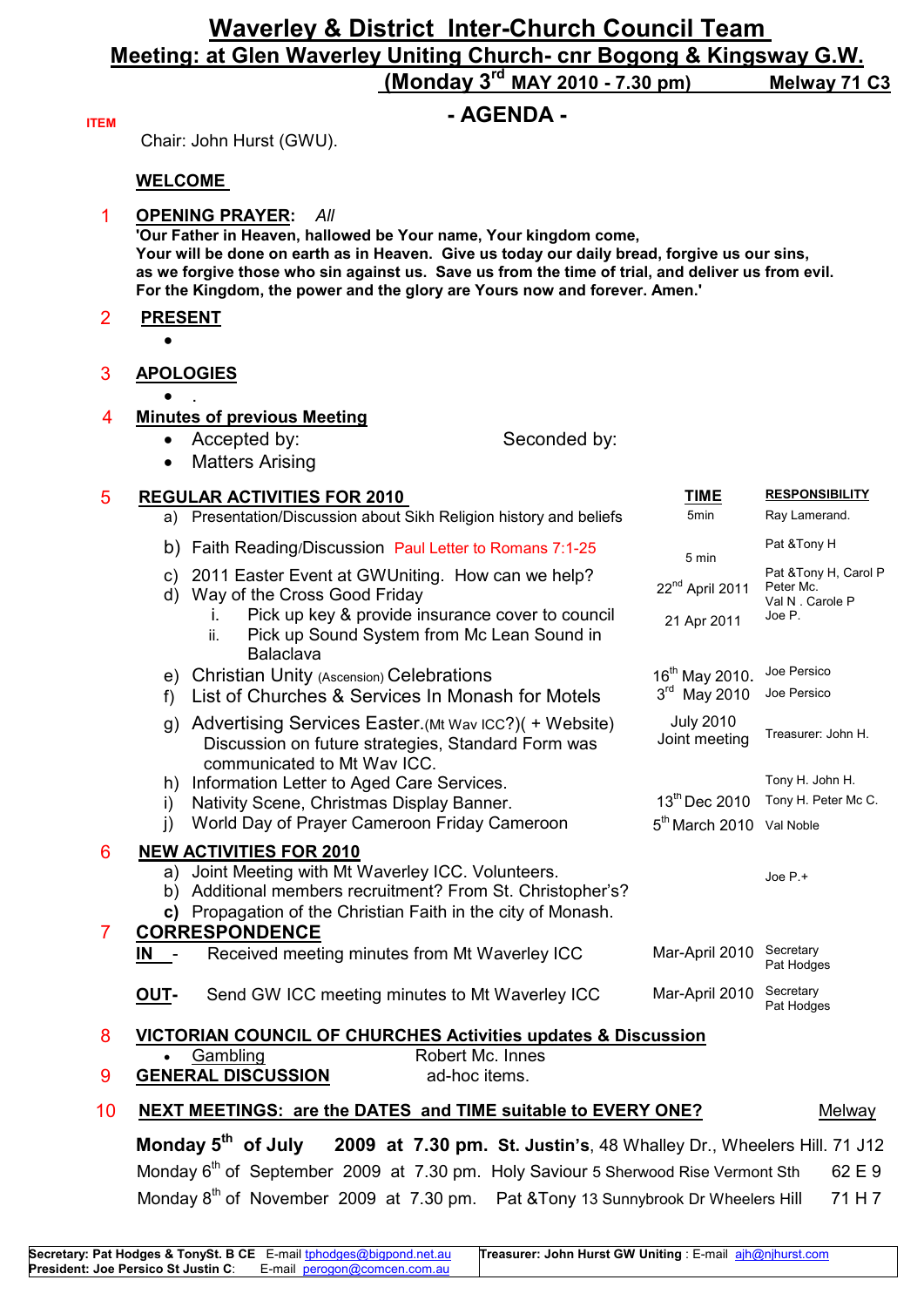# **Waverley & District Inter-Church Council Team Meeting: at Glen Waverley Uniting Church- cnr Bogong & Kingsway G.W. (Monday 3rd MAY 2010 - 7.30 pm) Melway 71 C3**

## **ROMANS 7:1-25**

- **Rom 7:1** Do you not know, brothers and sisters--for I am speaking to those who know the law; that the law is binding on a person only during that person's lifetime?
- Rom 7:2 Thus a married woman is bound by the law to her husband as long as he lives; but if her husband dies, she is discharged from the law concerning the husband.
- Rom 7:3 Accordingly, she will be called an adulteress if she lives with another man while her husband is alive. But if her husband dies, she is free from that law, and if she marries another man, she is not an adulteress.
- **Rom 7:4** In the same way, my friends, you have died to the law through the body of Christ, so that you may belong to another, to him who has been raised from the dead in order that we may bear fruit for God.
- Rom 7:5 While we were living in the flesh, our sinful passions, aroused by the law, were at work in our members to bear fruit for death.
- Rom 7:6 But now we are discharged from the law, dead to that which held us captive, so that we are slaves not under the old written code, but in the new life of the Spirit.

**Rom 7:7** What then should we say? That the law is sin? By no means! Yet, if it had not been for the law, I would not have known sin. I would not have known what it is to covet if the law had not said, "You shall not covet."

- Rom 7:8 But sin, seizing an opportunity in the commandment, produced in me all kinds of covetousness. Apart from the law sin lies dead.
- Rom 7:9 I was once alive apart from the law, but when the commandment came, sin revived
- Rom 7:10 and I died, and the very commandment that promised life proved to be death to me.
- **Rom 7:11** For sin, seizing an opportunity in the commandment, deceived me and through it killed me.
- Rom 7:12 So the law is holy, and the commandment is holy and just and good.
- Rom 7:13 Did what is good, then, bring death to me? By no means! It was sin, working death in me through what is good, in order that sin might be shown to be sin, and through the commandment might become sinful beyond measure.
- **Rom 7:14** For we know that the law is spiritual; but I am of the flesh, sold into slavery under sin.
- Rom 7:15 I do not understand my own actions. For I do not do what I want, but I do the very thing I hate.
- Rom 7:16 Now if I do what I do not want, I agree that the law is good.
- Rom 7:17 But in fact it is no longer I that do it, but sin that dwells within me.
- **Rom 7:18** For I know that nothing good dwells within me, that is, in my flesh. I can will what is right, but I cannot do it.
- Rom 7:19 For I do not do the good I want, but the evil I do not want is what I do.
- Rom 7:20 Now if I do what I do not want, it is no longer I that do it, but sin that dwells within me.
- Rom 7:21 So I find it to be a law that when I want to do what is good, evil lies close at hand.
- **Rom 7:22** For I delight in the law of God in my inmost self,
- Rom 7:23 but I see in my members another law at war with the law of my mind, making me captive to the law of sin that dwells in my members.
- Rom 7:24 Wretched man that I am! Who will rescue me from this body of death?
- Rom 7:25 Thanks be to God through Jesus Christ our Lord! So then, with my mind I am a slave to the law of God, but with my flesh I am a slave to the law of sin.